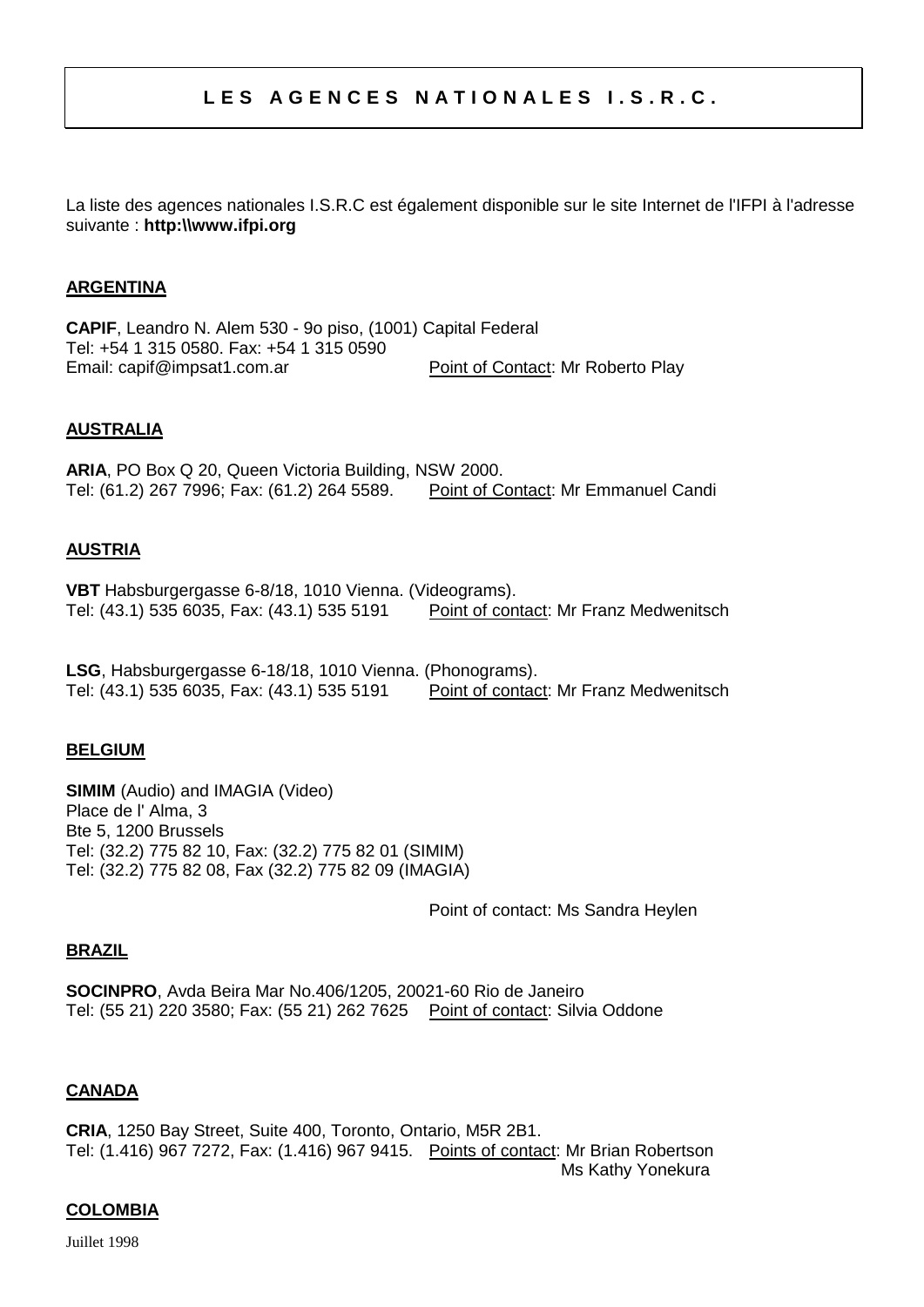**ASINCOL**, Avenida 15 no. 123-29; Torre C, Jorge Barón - Of. 207, Bogotá. Tel: (57 1) 612 0350/0370/0390; Fax: (57 1) 612 0310 Point of Contact: Dr Orlando Parra Castro

#### **DENMARK**

**GRAMEX**, GI. Kongevej 11-13,2., DK-1610 Copenhagen V. Tel: +45 33 85 32 00; Fax: +45 33 85 32 15 email: gramex@gramex.dk Website: http://www.gramex.dk Point of contact: Mr Torben Didriksen

#### **FINLAND**

**IFPI Finland**, Yrjonkatu 3, 00120 Helsinki. Tel: (358.0) 6803 4050, Fax: (358.0) 6803 4055 Point of contact: Mr Kati Wolff

#### **FRANCE**

**SCPP**, 159 Avenue Charles de Gaulle, 92200 Neuilly. Tel: (33.1) 4640 1000, Fax: (33.1) 4640 1317. Point of contact: Mme Michèle Morin

#### **GERMANY**

**Deutsche Landesgruppe der IFPI**, Grelckstrasse 36, 22529 Hamburg. Tel: (49.40) 580 258, Fax: (49.40) 582 842. Website: http://www.ifpi.de Point of contact: Mr Thorsten Hansen

#### **GREECE**

**Greek IFPI Group**, c/o PolyGram Records SA, 296 Messoghion Avenue, Chorlargos, Athens 155 10, Tel: (301) 652 8401, Fax: (301) 653 6880.

Point of contact: Mr Aristotelis Damaskinos

#### **HONG KONG**

**IFPI** (Hong Kong Group), c/o 22/F GITIC Centre, 28-32 Queen's Road East, Wanchai Tel: (852.2) 861 4343, Fax: (852.2) 866 6859.

Point of contact: Mr Patrick Wong

#### **INDIA**

**IMI**, 82 Transmission House, Plot No 6/19, Marol Co-op Industrial Estate, M.V. Road, Andheri (E) Bombay Tel: 00 91 22 83 82350 Fax: 00 91 22 83 79070 Point of contact: Mr Sukumar Shidore

#### **IRELAND**

Juillet 1998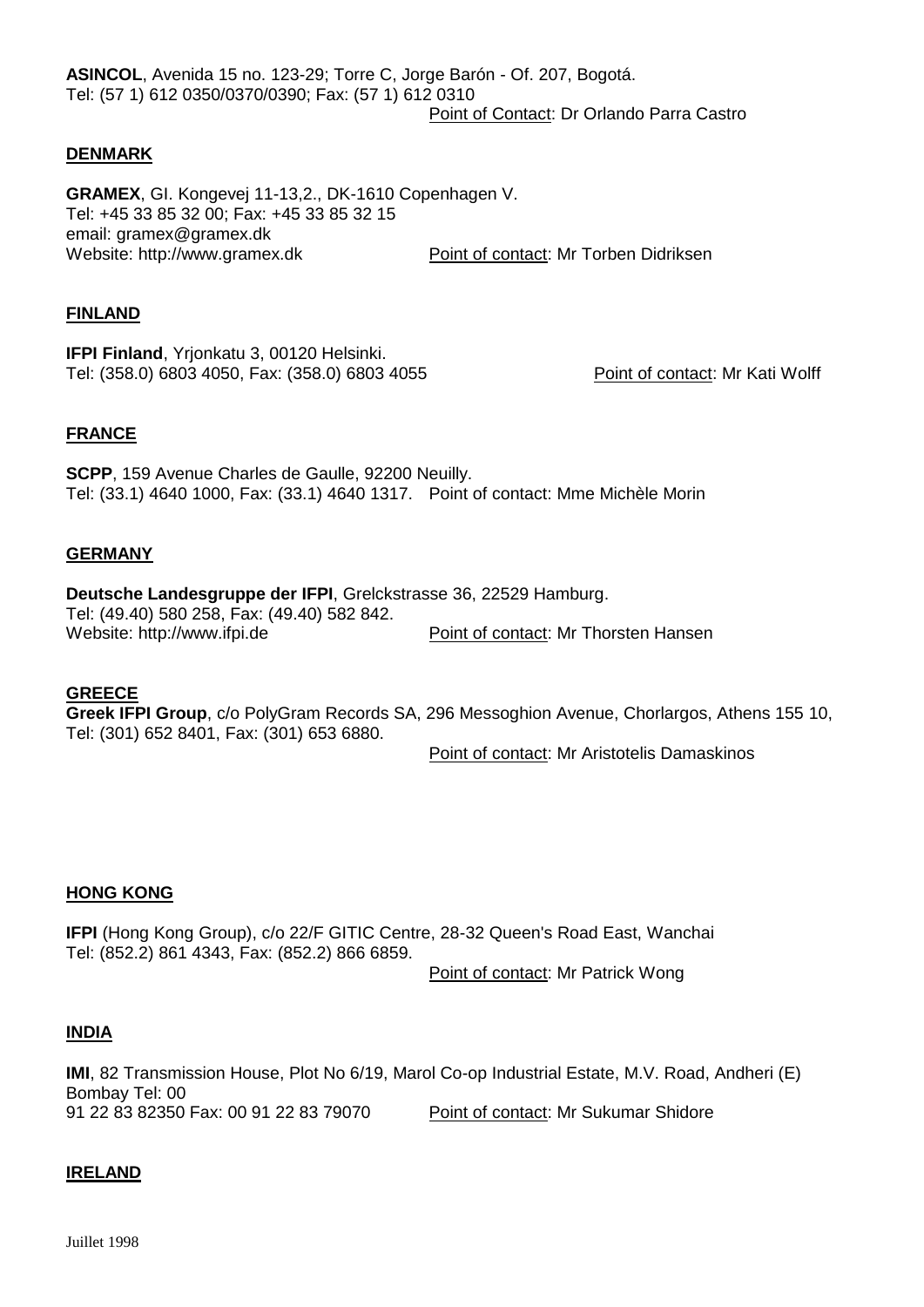**Phonographic Performance (Ireland) Ltd (PPI**), Ventour House, 1 Corrig Avenue, Dun Laoghaire, Co. Dublin Tel: (353 1) 280 5977 Fax: (353 1) 280 6579 Email: info@ppiltd.com<br>Website: http://.www.iol.ie/~ppiltd Point of contact: Mr Dan McCartney,

## **ISRAEL**

**IFPI Israel**, 10 Habonim St., Ramat Gan, 52462, Israel Tel: 972-3-6130715 Fax: 972-3-5756747 Email : ifpi@netvision.net.il Point of contact: Yehuda Sabag

## **ITALY**

**FIMI**, Largo Augusto 3, 20122 Milan. Tel: (39 2) 795 879; Fax: (39 2) 799 673. Point of contact: Dr Enzo Mazza

## **JAPAN**

**RIAJ** (Recording Industry Association of Japan) 2F Nittetsu Kobiki Building, 7-16-3 Ginza, Chuo-ku, Tokyo 104-0061 Tel: (81.3) 3541 4411, Fax: (81.3) 3541 4460. Website: http://www.japan-music.or.jp (Japanese Only) Point of contact: Mr Koichi Kitamura

**MALAYSIA RIM** - Recording Industry Association of Malaysia 63-1 Medan Setia 1, Plaza Damansara, Bukit Damansara 50490 Kuala Lumpur Tel: +60 3 2535 788 Fax: +60 3 2535 735 Point of Contact: Mr Cheah Mun Kit

## **MEXICO**

**AMPROFON**, Petrarca 223, Suite 303, Col. Polanco, Mexico City Tel: (52 5) 254 1993; Fax: (52 5) 203 8829

#### **NETHERLANDS**

**NVPI**, Albertus Perkstraat 36, 1217 NT Hilversum. Tel: (31.35) 6240 951 Fax: (31.35) 6241 954. Point of contact: Mr Rob Edwards

#### **NEW ZEALAND**

**RIANZ**, 15 Courtenay Place, 6th Floor, PO Box 9241, Wellington Tel: (64 4) 3843 523/3857 533, Fax: (64 4) 3845 060.

Point of contact: Mr Tony Chance

## **NIGERIA**

Juillet 1998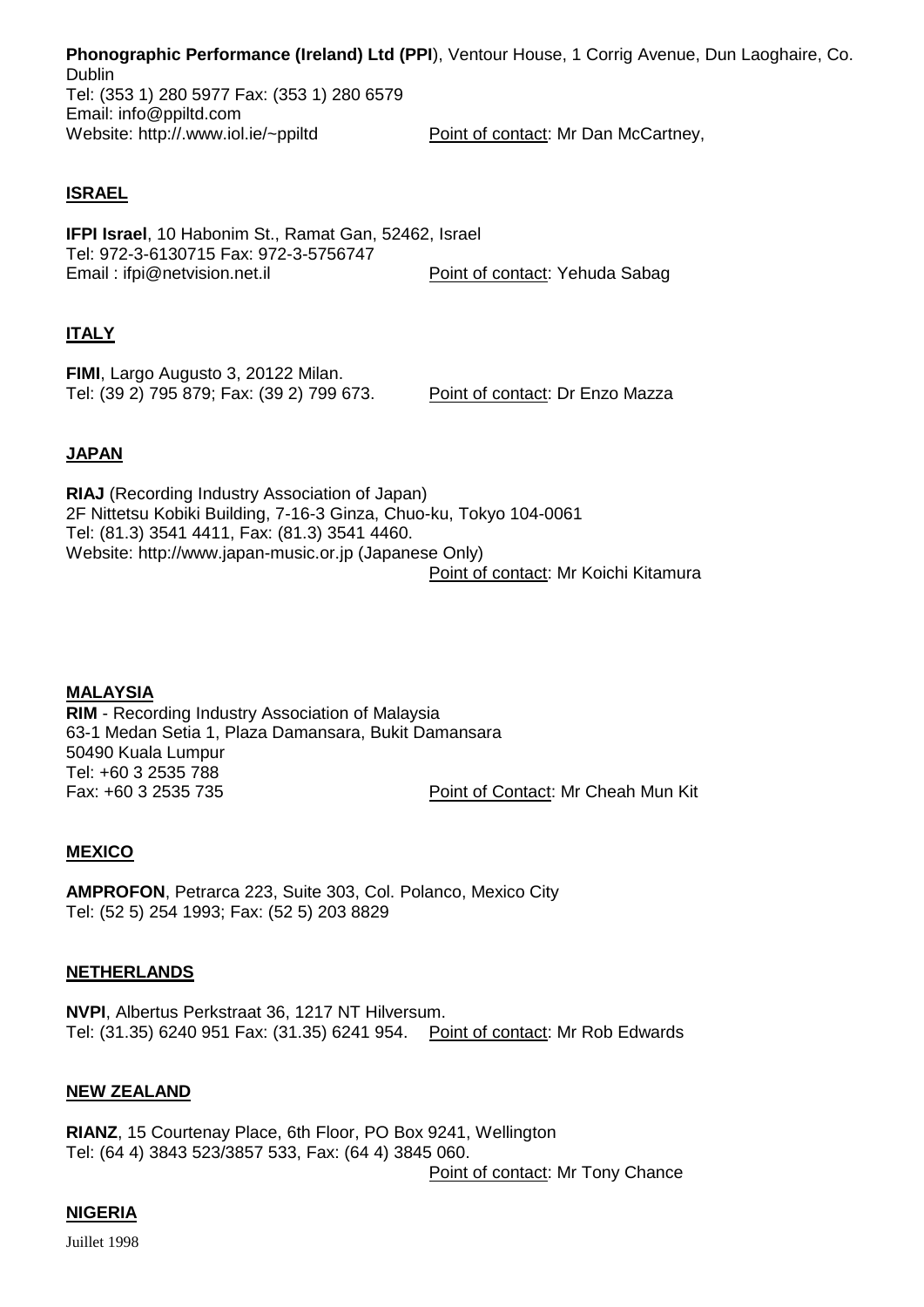## **NORWAY**

**GRAMO**, Karl Johansgt.21, 01259 Oslo Tel: (47) 22 00 77 77, Fax: (47) 22 00 77 78. Website: www.gramo.no/englishgramo.htm (English) http://www.gramo.no/ (Norwegian) Point of contact: Mr. Tom B. Hovde

#### **PHILIPPINES**

**PARI** (Philippine Association of the Record Industry Inc.) Suites 1020 and 1024, V.V. Soliven Building 1, Edsa, San Juan, Metro Manila Tel: (63 2) 725 0770/722 8014, Fax: (63 2) 725 0786 Point of contact: Mr Danilo P. Olivares

#### **POLAND**

**ZPAV** (Zwiazek Producentów Audio-Video) ul. Kruczkowskiego 12/1 Tel: (48 22) 625 6699/6966, Fax: (48 22) 625 1661 Point of contact: Mr Andrzej Puczynski

### **PORTUGAL**

**AFP**, c/o Abreu e Marques, Rua Augusto dos Santos 2-2, 1050 Lisbon. Tel: (351 1) 352 9189/9199/9359, Fax: (351 1) 314 7325 Email: AFP@AFP.Mailpac.pt Point of contact: Mr Eduardo Simoes

#### **SINGAPORE**

**IFPI Singapore**, 1 Marine Parade Central, # 12-01 Parkway Builders' Centre, Singapore 1544 Tel: (65) 346 5001; Fax: (65) 346 5004

#### **SOUTH AFRICA**

**ASAMI**, PO Box 367, Randburg 2125 Tel: (27 11) 886 1342; Fax: (27 11) 886 4169 Point of contact: Mr Mthunzi Ndwada

#### **SPAIN**

**AGEDI**, C/Pedro Muguruza 8, Entreplanta izq, 28036 Madrid. Tel: (34.1) 345 4150; Fax: (34.1) 345 6674. Point of contact: Mr Jose Angel Bueno

#### **SWEDEN**

**IFPI Svenska Gruppen**, PO Box 1008, S-171 21 Solna. Tel: (46.8) 735 9750, Fax: (46.8) 273 745. Point of contact: Bjorn Blomqvist